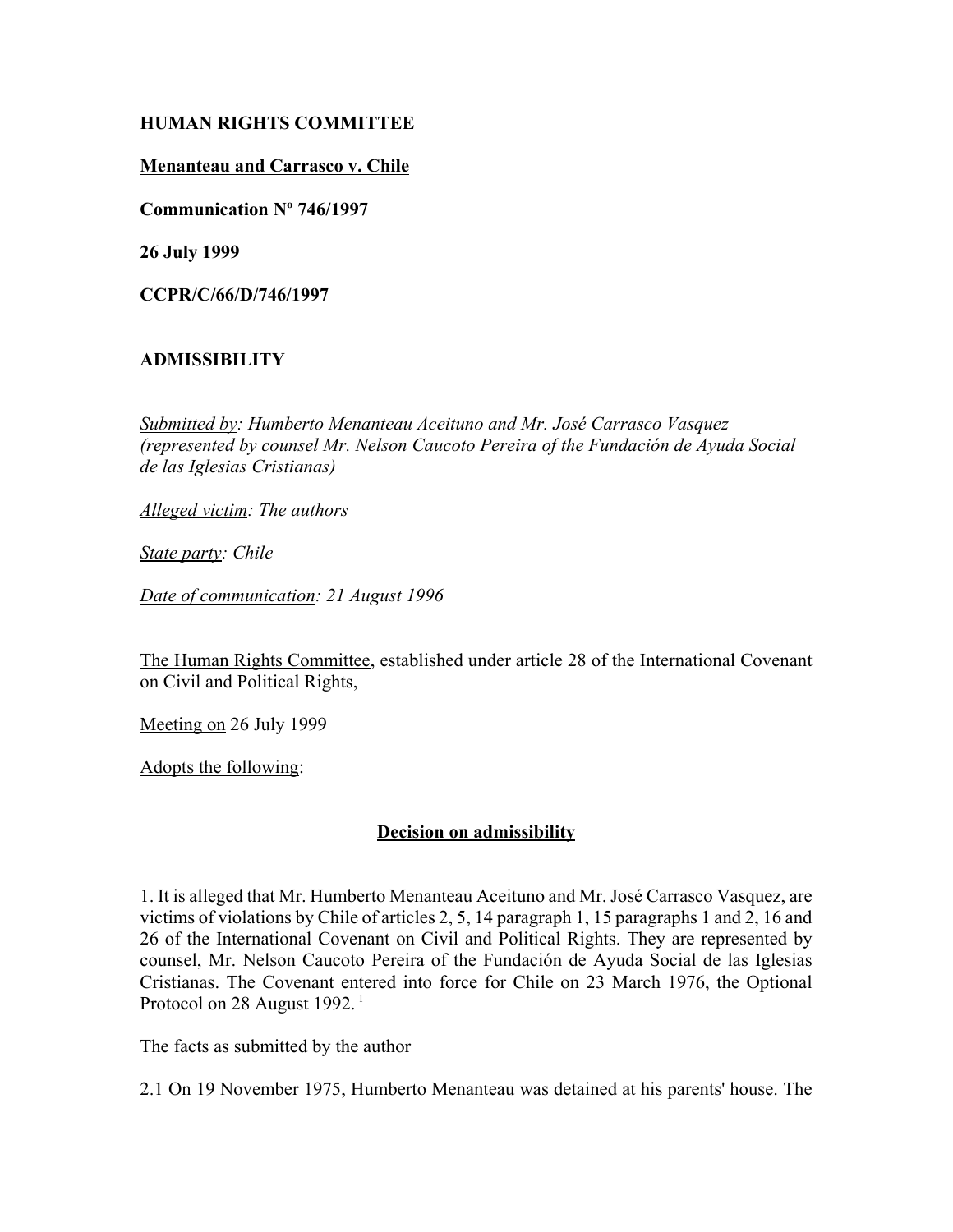day after Jose Carrasco was detained at a friend's house. It is believed they were both killed on 1 December of the same year. Their relatives recognised their bodies on 10 December 1975 at the morgue. The bodies which were found by a farmer, were mutilated and presented signs of torture.

2.2 Humberto Menanteau and Jose Carrasco were members of the armed group MIR (Movimiento de Izquierda Revolucionario) when at the end of 1974 they were detained by the police, the then DINA (Dirección de Inteligencia Nacional). While detained, both men and two other members of the MIR, took part in a televised meeting in which they tried to convince the rest of the armed group to put an end to the armed conflict. They were released in September of 1975.

2.3 They were re-detained in November 1975, by armed civilians whom the Chilean Authorities alleged were members of the MIR. During their prior detention, the press had published that the MIR had threatened the lives of those that had called for an end to the armed conflict. Moreover, after the deaths of Humberto Menanteau and Jose Carrasco, their relatives received letters in which the MIR allegedly assumed responsibility for their deaths.

2.4 Counsel states that DINA members were responsible for these murders, allegedly to prevent both men from rejoining the MIR. Counsel also points out that there were witnesses who saw both men at the DINA's headquarters, Villa Grimaldi, during their second detention, in November 1975.

2.5 Proceedings to ascertain the circumstances of the deaths of Humberto Menanteau and Jose Carrasco were initiated, on 2 December 1975, before the Buin Maipo Court (Juzgado de Letras de Buin-Maipo). The Buin Maipo Court decreed on 6 October 1976, a provisional discontinuance (sobreseimiento provisional) of the case.

2.6 In 1991 the case was reopened both on the basis of new information and a new witness. The witness, Luz Arce Sandoval, had been detained by the DINA which she had later joined. She identified the DINA members who had allegedly taken part in the kidnappings and murders. While the civil courts were investigating the case, the military jurisdiction initiated a conflict of jurisdiction which was resolved by the Supreme Court, on 23 March 1993,in favour of the Military Jurisdiction. The II Military Court of Santiago (II Juzgado Militar de Santiago) decreed the formal discontinuance (sobreseimiento definitivo) of the case, in accordance with law 2.191 of 1978, without going into further investigations. On 14 December 1994 the Military Court (Corte Marcial)<sup>2</sup> ratified this decision.

2.7 A complaint (Recurso de Queja) was then filed with the Supreme Court (Corte Suprema), on grounds of abuse of power on the part of the II Military Court of Santiago and the Military Court, for dismissing a case under the provisions of the Amnesty decree of 1978. On 16 May 1996, the Supreme Court dismissed the complaint. Two of the civilian judges concurred with the decision, but stated that the case should have been dismissed because the criminal action was statute-barred and not on the basis of an amnesty.

The complaint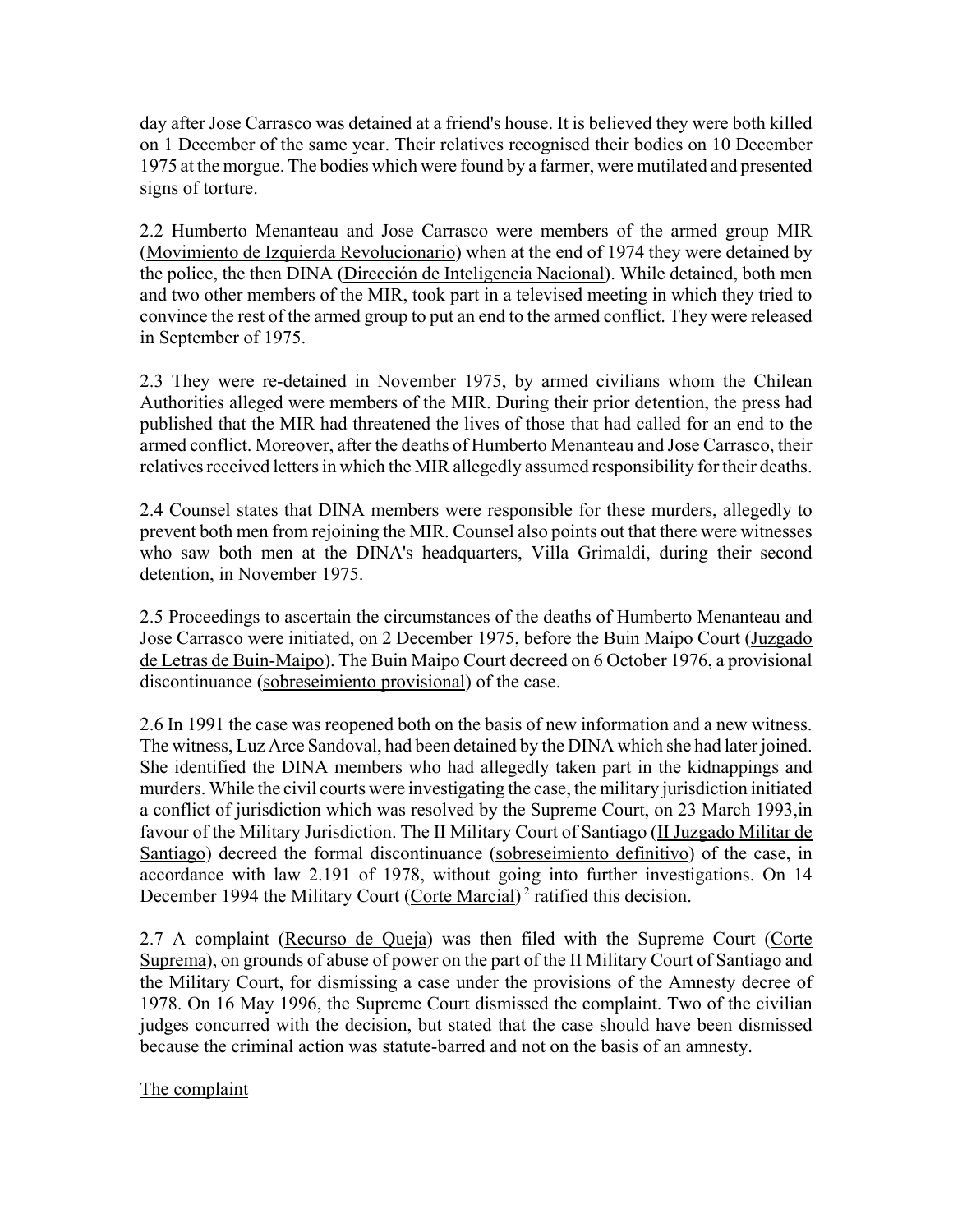3.1 The complaint is based on violations by the Chilean authorities both of national law and international conventions. Counsel alleges that the events narrated constitute acts or omissions which, when committed, were criminal acts under general principles of law recognised by the community of nations, and which may not be statute-barred nor unilaterally pardoned by a State, and are in violation of article 15, paragraph 2, of the Covenant. Counsel claims that by applying the amnesty law of 1978 Chile accepted the impunity of those held responsible for these acts. It is alleged that the State has renounced its obligation to investigate international crimes and to bring to justice those responsible for the crimes. This means that fundamental rights of the victims and their families have been violated.

3.2 Counsel alleges that application of the 1978 amnesty law, decree no 2191, deprived the victims and their families of the right to justice including the right to a fair trial and to adequate compensation for the violations of the Covenant<sup>3</sup>. Counsel further alleges a violation of article 14 of the Covenant, in that neither the authors nor their families were afforded the right to a fair and an impartial hearing: as the case was placed before the military courts, the principle of equality of arms was not respected.

3.3 The decisions of the military courts not to investigate the victims' deaths are said to constitute a violation of the latters' right to be recognised as a person before the law, in violation of article 16 of the Covenant.

3.4 Counsel contends that with the Supreme Court's judgement of May 1996, all available domestic remedies have been exhausted.

3.5 With respect to the reservation entered by Chile upon ratification of the Optional Protocol, it is alleged that although the events occurred prior to 11 March 1990, the contested decision is the Supreme Court's judgement of May 1996.

## State party's observations and counsel's comments

4.1 In submission dated 26 August 1997, the State party provides a detailed account of the history of the case and of the amnesty law of 1978. It specifically concedes that the facts did occur as described by the authors. It was indeed in reaction to the serious human rights violations committed by the former military regime that former President Aylwin instituted the National Truth and Reconciliation Commission by Decree of 25 April 1990. For its report, the Commission had to set out a complete record of the human rights violations that had been brought to its attention; among these were the authors' case. The State party gives a detailed account of investigations into the incident. It is noted that the case is set out in page 534 of the Commission's final report; the conclusion was that the deaths did not occurred as reflected in the official version published at the time but rather were the responsibility of the DINA.

4.2 The State party submits that the facts at the basis of the communication cannot be attributed to the constitutionally elected government(s) which succeeded the military regime. It provides a detailed account of the historical context in which large numbers of Chilean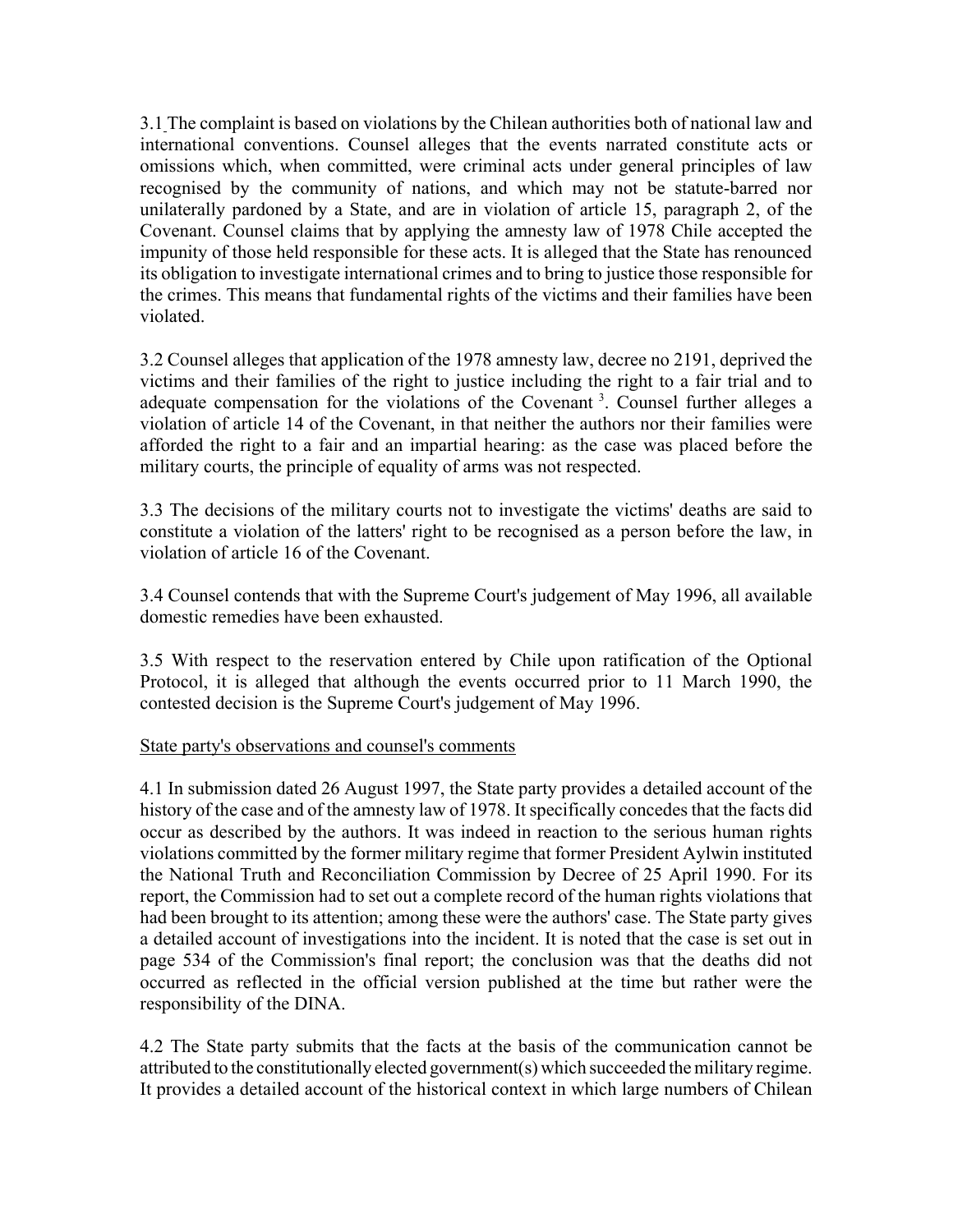citizens disappeared and were summarily and extrajudicially executed during the period of the military regime.

4.3 The State party notes that it is not possible to abrogate the Amnesty Decree of 1978, and adduces reasons: first, legislative initiatives such as those relating to amnesties can only be initiated in the Senate (article 62 of the Constitution), where the Government is in a minority. Second, abrogation of the law would not necessarily have repercussions under criminal law for possible culprits, on account of the prohibition of retroactive application of criminal laws. This principle is enshrined in article 19 lit.3 of the Chilean Constitution and article 15, paragraph 1, of the Covenant. Three, the composition of the Constitutional Court. Four, the designation of the Commanders in Chief of the Armed Forces; the President of the Republic may not remove the present officers, including General Pinochet. Lastly the composition and attributions of the National Security Council (Consejo de Seguridad Nacional) restrict the attributions of the democratic authorities in all matters pertaining to internal or external national security.

4.4 The State party further observes that the existence of the amnesty law does not inhibit the continuation of criminal investigations already under way in Chilean tribunals. In this sense, the amnesty decree of 1978 may extinguish the criminal responsibility of those accused of crimes under the military regime, but it cannot in any way suspend the continuation of investigations that seek to establish what happened to individuals who were detained and later disappeared. This has been the interpretation of the decree both by the Military Court and by the Supreme Court.

4.5 The Government emphasizes that the Chilean Constitution (article 73) protects the independence of the judiciary. As such, the Executive cannot interfere with the application and the interpretation of domestic laws by the courts, even if the courts' decisions go against the interests of the Government.

4.6 With respect to the terms of the amnesty law, the State party points to the necessity to reconcile the desire for national reconciliation and pacification of society with the need to ascertain the truth of past human rights violations and to seek justice. These criteria inspired ex-President Aylwin when he set up the Truth and Reconciliation Commission. To the State party, the composition of the Commission was a model in representativity, as it included members associated with the former military regime, former judges and members of civil society, including the founder and president of the Chilean Human Rights Commission.

4.7 The State party distinguishes between an amnesty granted de facto by an authoritarian regime, by virtue of its failure to denounce or investigate massive human rights abuses or by adopting measures designed to ensure the impunity of its members, and an amnesty adopted by a constitutionally elected democratic regime. It is submitted that the constitutionally elected governments of Chile have not adopted any amnesty measures or decrees which could be considered incompatible with the provisions of the Covenant; nor have they committed any acts which would be incompatible with Chile's obligations under the Covenant.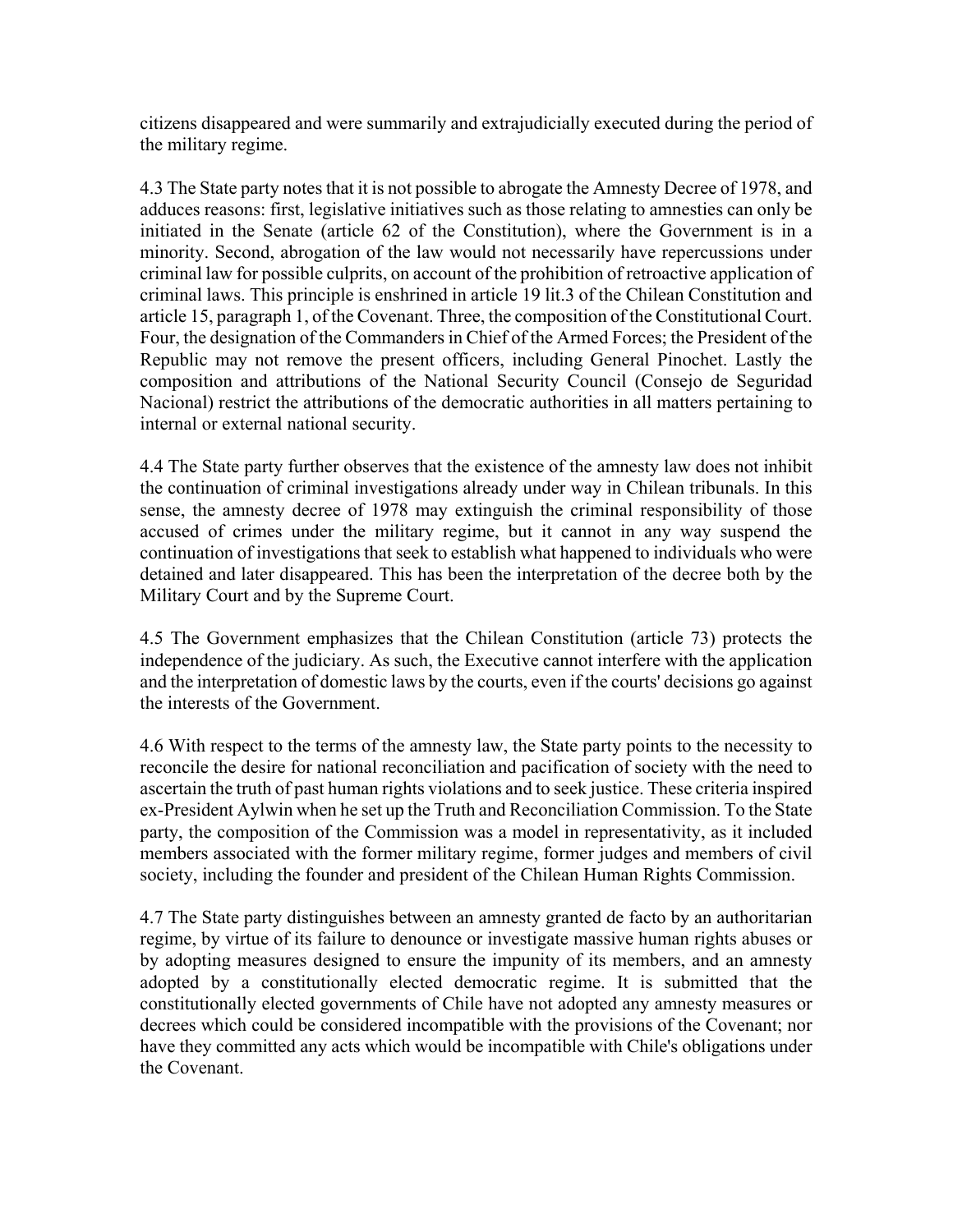4.8 The State party recalls that after the end of the mandate of the Truth and Reconciliation Commission, another body - the so-called "*Corporación Nacional de la Verdad y Reconciliación" - continued the work of the former, thereby underlining the Government's* desire to investigate the massive violations of the former military regime. The "Corporación" Nacional" presented a detailed report to the Government in August of 1996, in which it added the cases of 899 further victims of the previous regime. This body also oversees the implementation of a policy of compensation for victims which had been recommended by the Truth and Reconciliation Commission.

4.9 The legal basis for the compensation of victims to the former military regime is Law No.19.123 of 8 February 1992, which

\* sets up the Corporación Nacional and mandates it to promote the compensation to the victims of human rights violations, as identified in the final report of the Truth and Reconciliation Commission;

\* mandates the Corporación Nacional to continue investigations into situations and cases in respect of which the Truth and Reconciliation Commission could not determine whether they were the result of political violence;

\* fixes maximum levels for the award of compensation pensions in every case, depending on the number of beneficiaries;

\* establishes that the compensation pensions are readjustable, much like the general system of pensions;

\* grants a "compensation bonus" equivalent to 12 monthly compensation pension payments;

\* increases the pensions by the amount of monthly health insurance costs, so that all healthrelated expenditures will be borne by the State;

\* decrees that the education of children of victims of the former regime will be borne by the State, including university education;

\* lays down that the children of victims of the former regime may request to be exempted from military service.

In accordance with the above guidelines, the relatives of both Mr. Menanteau and Mr. Vásquez have received and are currently receiving monthly pension payments.

4.10 In the light of the above, the State party requests the Committee to find that it cannot be held responsible for the acts which are at the basis of the present communications. It solicits, moreover, a finding that the creation of the National Truth and Reconciliation Commission and the corrective measures provided for in Law No.19.123 constitute appropriate remedies within the meaning of articles 2 and 3 of the Covenant.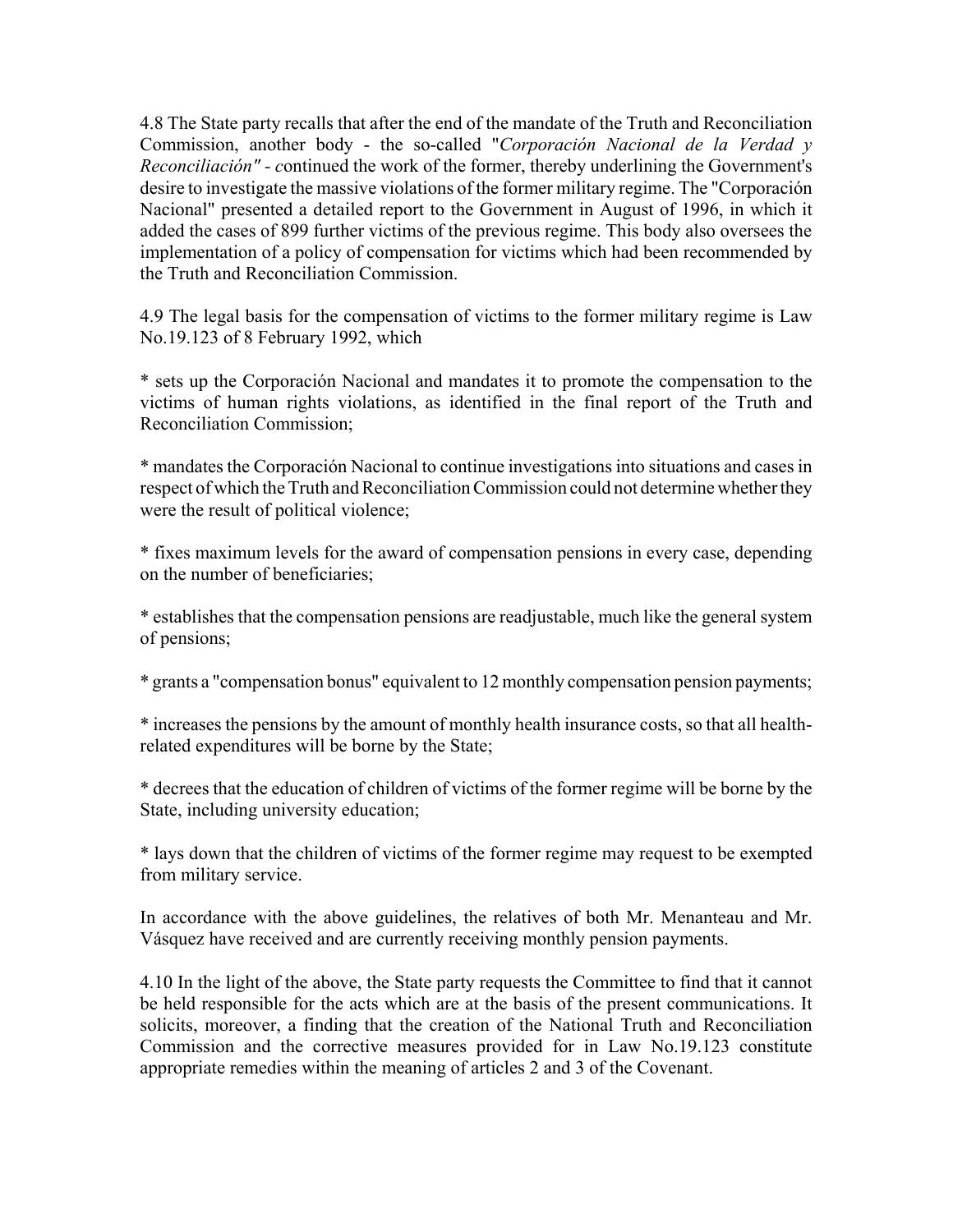4.11 The State party reaffirms that the real obstacle to the conclusion of investigations into disappearances and summary executions such as in the authors' cases remains the amnesty decree of 1978 adopted by the former military government. The current Government cannot be held responsible internationally for the serious human rights violations which are at the basis of the present complaints. Everything possible to ensure that the truth be established, that justice be done and that compensation be awarded to the victims or their relatives has been undertaken by the present Government, as noted in the submission. The desire of the Government to promote respect for human rights is reflected in the ratification of several international human rights instruments since 1990, as well as the withdrawal of reservations to some international and regional human rights instruments which had been made by the military regime.

4.12 The State party further recalls that with the transition to democracy, the victims of the former regime have been able to count on the full cooperation of the authorities, with a view to recovering, within the limits of the law and the circumstances, their dignity and their rights. Reference is made to the ongoing work of the Corporación Nacional de Reparación y Reconciliación.

5.1 In his comments, counsel takes issue with several of the State party's observations. He contends that the State party's defence ignores or at the very least misconstrues Chile's obligations under international law, which are said to mandate the Government to take measures to mitigate or eliminate the effects of the amnesty decree of 1978. Article 2 of the American Convention on Human Rights and article 2, paragraph 2, of the Covenant impose a duty on the State party to take the necessary measures (by legislation, administrative or judicial action)to give effect to the rights enshrined in these instruments. To counsel, it is wrong to argue that there is no other way than to abrogate or declare null and void the 1978 amnesty decree: nothing prevents the State party from amnestying those who committed wrongs, except where the wrongs committed constitute international crimes or crimes against humanity. For counsel, the facts at the basis of the present communications fall into the latter category.

5.2 To counsel, it is equally wrong to argue that the principle of non-retroactivity of criminal laws operates against the possibility of prosecuting those deemed responsible for grave violations of human rights under the former military regime. This principle does not apply to crimes against humanity, which cannot be statute-barred. Moreover, if the application of the principle of non-retroactivity of criminal legislation operates in favour of the perpetrator but collides with other fundamental rights of the victims, such as the right to a remedy, the conflict must be solved in favour of the latter, as it derives from violations of fundamental rights, such as the right to life, to liberty or physical integrity. In other words, the perpetrator of serious crimes cannot be deemed to benefit from more rights than the victims of these crimes.

5.3 Counsel further claims that from a strictly legal point of view, the State party has, with the modification of Chile's Constitution in 1989 and with the incorporation into the domestic legal order of international and regional human rights instruments such as the American Convention on Human Rights and the Covenant, implicitly abrogated all (domestic) norms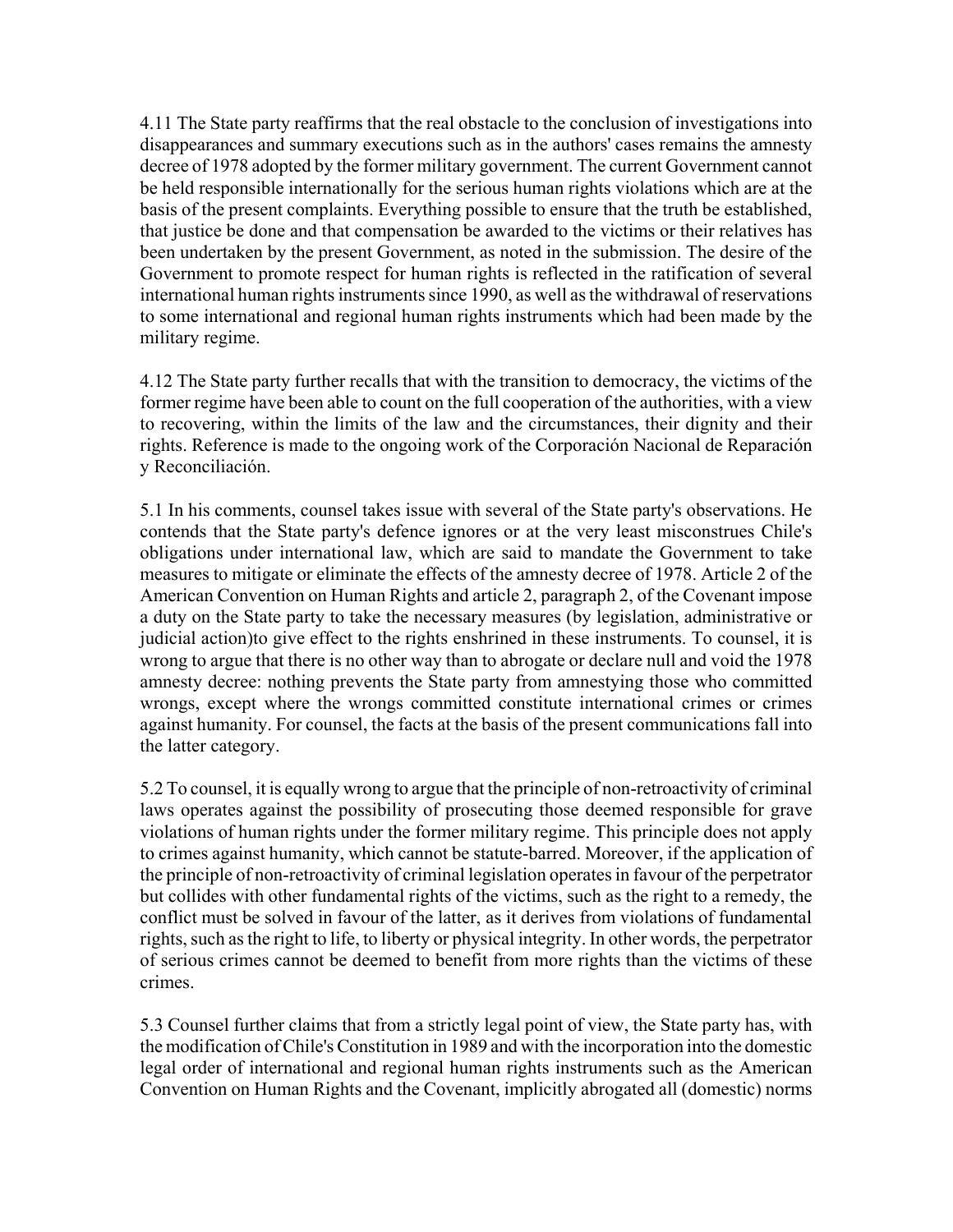incompatible with these instruments; this would include the Amnesty Decree D.L.2.191 of 1978.

5.4 In respect of the State party's argument relating to the independence of the judiciary, counsel concedes that the application of the amnesty decree and consequently the denial of appropriate remedies to the victims of the former military regime derives from acts of Chilean tribunals, in particular the military jurisdictions and the Supreme Court. However, while these organs are independent, they remain agents of the State, and their acts must therefore engage State responsibility if they are incompatible with the State party's obligations under international law. Counsel therefore considers unacceptable the State party's argument that it cannot interfere with the acts of the judiciary: no political system can justify the violation of fundamental rights by one of the branches of Government, and it would be absurd to conclude that while the executive branch of government seeks to promote adherence to international human rights standards, the judiciary may act in ways contrary to, or simply ignore, these standards.

5.5 Counsel finally argues that the State party has misleadingly adduced the conclusions of several reports and resolutions of the Inter-American Commission on Human Rights in support of its arguments. To counsel, it is clear that the Commission would hold any form of amnesty which obstructs the determination of the truth and prevents justice from being done, in areas such as enforced and involuntary disappearances and summary executions, as incompatible with and in violation of the American Convention on Human Rights.

5.6 Counsel reiterates his allegations as summarized in paragraphs 3.1 and 3.2 above. What is at issue in the present cases is not the granting of some form of compensation to victims of the former regime, but the denial of justice to them: the State party resigns itself to arguing that it cannot investigate and prosecute the crimes committed by the military regime, thereby foreclosing the possibility of any judicial remedy for the victims. To counsel, there is no better remedy than the determination of the truth, by way of judicial proceedings, and the prosecution of those held responsible for the crimes. In the instant cases, this would imply ascertaining the burial sites of the victims, why they were murdered, who killed them or ordered them to be killed, and thereafter indicting and prosecuting those responsible.

5.7 Counsel adds that his interpretation of the invalidity of Amnesty Decree 2.191 of 1978, in the light of international law and the Covenant, has been endorsed by the Inter-American Commission on Human Rights in a Resolution adopted in March 1997. In this resolution, the Commission held the amnesty law to be contrary to the American Convention on Human Rights, and admonished the State party to amend its legislation accordingly. The Chilean Government was requested to continue investigations into disappearances that occurred under the former regime, and to indict, prosecute and try those held responsible. To counsel, the Commission's resolution perfectly sets out Chile's responsibility for facts and acts such as those at the basis of the present communications.

#### Admissibility considerations

6.1 Before considering any claims contained in a communication, the Human Rights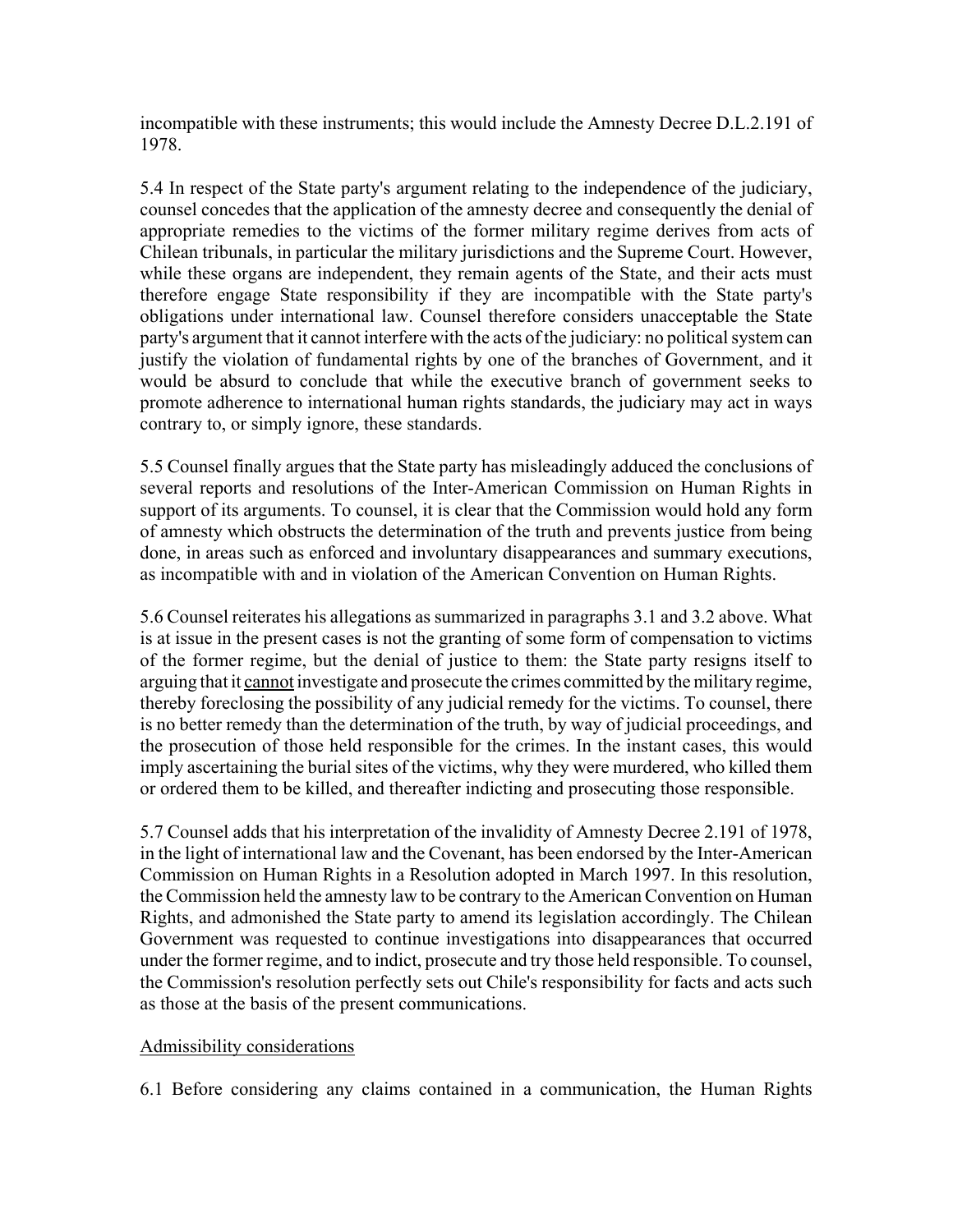Committee must, in accordance with rule 87 of its rules of procedure, decide whether or not it is admissible under the Optional Protocol to the Covenant.

6.2 The Committee notes that the State party does not explicitly challenge the admissibility of the communication, although it does point out that the events complained of by the authors, including the Amnesty Decree of 1978, occurred prior to the entry into force of the Optional Protocol for Chile, which ratified that instrument on 28 August 1992 with the following declaration: "In ratifying the competence of the Human Rights Committee to receive and consider communications from individuals, it is the understanding of the Government of Chile that this competence applies in respect of acts occurring after the entry into force for that State of the Optional Protocol or, in any event, to acts which began after 11 March 1990".

6.3 The Committee notes that the authors also challenge the judgments of the Supreme Court of Chile of 16 May 1996 denying their request for the revision of earlier adverse decisions rendered on their applications by military courts.

6.4 The Committee notes that the acts giving rise to the claims related to the deaths of the authors occurred prior to the internationl entry into force of the Covenant, on 23 March 1976. Hence, these claims are inadmissible *ratione temporis*. The Supreme Court judgement of 1996 cannot be regarded as a new event that could affect the rights of a person who was killed in 1975. Consequently, the communication is inadmissible under article 1 of the Optional Protocol, and the Committee does not need to examine whether the declaration made by Chile upon accession to the Optional Protocol has to be regarded as a reservation or a mere declaration.

6.5 The question of whether the next of kin of the executed victims might have a valid claim under the Covenant notwithstanding the inadmissibility of the instant communication is not before the Committee and need not be addressed in these proceedings.

- 7. The Human Rights Committee therefore decides:
- (a) that the communication is inadmissible;

 $\mathcal{L}_\text{max}$ 

(b) that this decision shall be communicated to the State party, and to the authors' counsel.

\*\*Pursuant to rule 85 of the Committee's rules of procedure, Ms. Cecilia Medina Quiroga did not participate in the examination of the case.

<sup>\*</sup>The following members of the Committee participated in the examination of the present communication: Mr. Abdelfattah Amor, Mr. Nisuke Ando, Mr. Prafullachandra N. Bhagwati, Lord Colville, Ms. Elizabeth Evatt, Ms. Pilar Gaitán de Pombo, Mr. Eckart Klein, Mr. David Kretzmer, Mr. Rajsoomer Lallah, Mr. Fausto Pocar, Mr. Martin Scheinin, Mr. Hipólito Solari Yrigoyen, Mr. Roman Wieruszewski and Mr. Abdallah Zakhia.